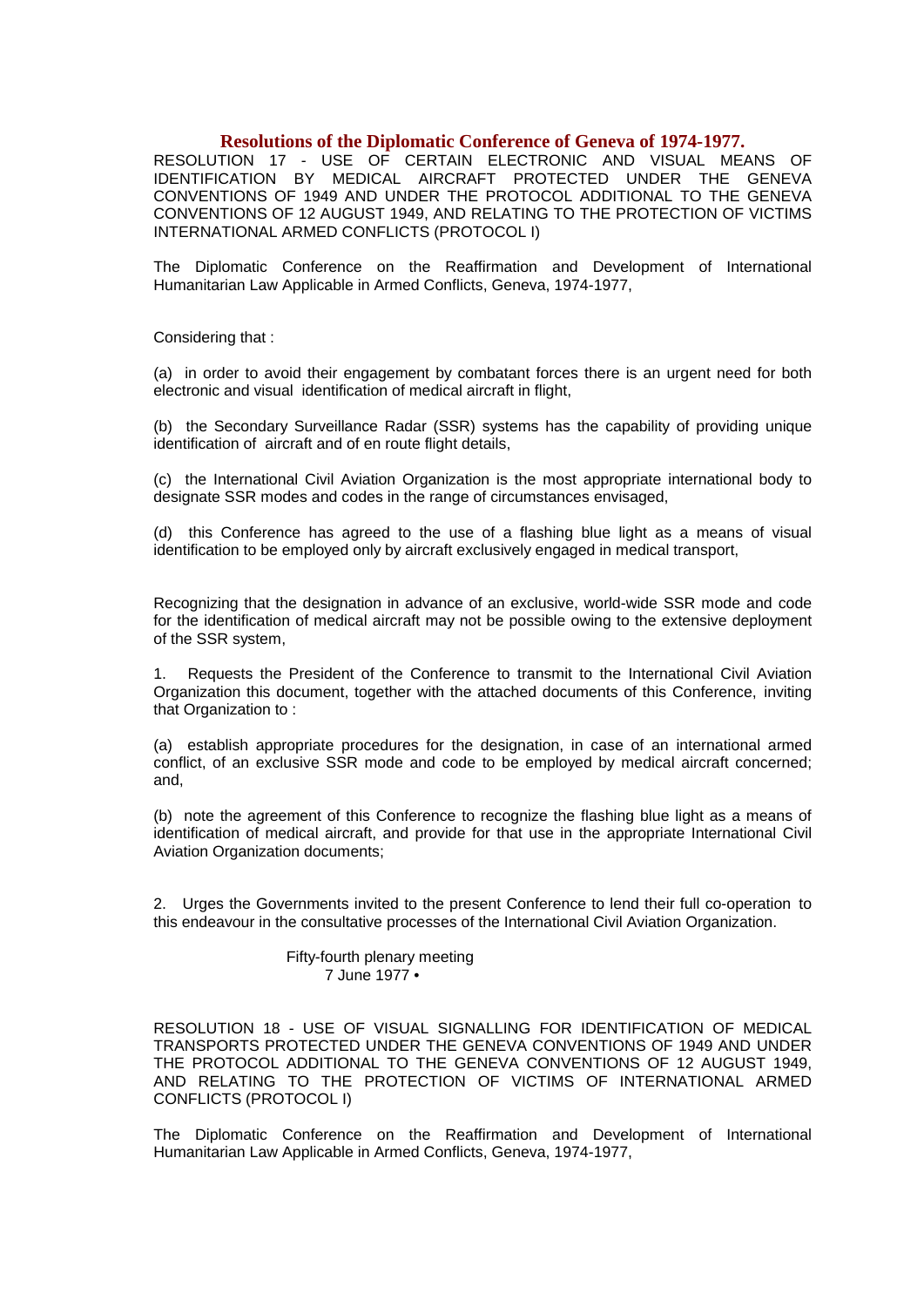Considering that :

(a) in order to avoid attacks upon them there is a need for the improved visual identification of medical transports,

(b) this Conference has agreed to the use of a flashing blue light as a means of visual identification to be employed only by aircraft exclusively engaged in medical transport,

(c) by special agreement, Parties to a conflict may reserve the use of a flashing blue light for the identification of medical vehicles and medical ships and craft, but, in the absence of such agreement, the use of such signals for other vehicles or ships is not prohibited;

(d) in addition to the distinctive emblem and the flashing blue light, other means of visual identification, such as signal flags and combinations of flares, may be used eventually to identify medical transports,

(e) the Inter-Governmental Maritime Consultative Organization is the most appropriate international body to designate and promulgate visual signals to be employed within the maritime environment,

Having noted that, though the Geneva Conventions of 12 August 1949 recognize the use of the distinctive emblem to be flown by hospital ships and medical craft, this use is not reflected in relevant documents of the Inter-Governmental Maritime Consultative Organization,

1. Requests the President of the Conference to transmit to the Inter-Governmental Maritime Consultative Organization this resolution, together with the documents of this Conference, inviting that Organization to :

(a) consider introduction into the appropriate documents, such as the International Code of Signals, the flashing blue light as described in Article 6 of Chapter III of the Regulations contained in Annex I to Protocol I;

(b) provide for recognition of the distinctive emblem in the appropriate documents (see Article 3 of Chapter II of the said Regulations);

(c) consider the establishment both of unique flag signals and of a flare combination, such as white-red-white, which might be used for additional or alternative visual identification of medical transports;

2. Urges the Governments invited to this Conference to lend their full co-operation to this endeavour in the consultative processes of the Inter-Governmental Maritime Consultative Organization.

> Fifty-fourth plenary meeting 7 June 1977 •

RESOLUTION 19 -USE OF RADIOCOMMUNICATIONS FOR ANNOUNCING AND IDENTIFYING MEDICAL TRANSPORTS PROTECTED UNDER THE GENEVA CONVENTIONS OF 1949 AND UNDER THE PROTOCOL ADDITIONAL TO THE GENEVA CONVENTIONS OF 12 AUGUST 1949, AND RELATING TO THE PROTECTION OF VICTIMS INTERNATIONAL ARMED CONFLICTS (PROTOCOL I)

The Diplomatic Conference on the Reaffirmation and Development of International Humanitarian Law Applicable in Armed Conflicts, Geneva, 1974-1977,

Considering that :

(a) it is vital that distinctive and reliable communications be used for identifying, and announcing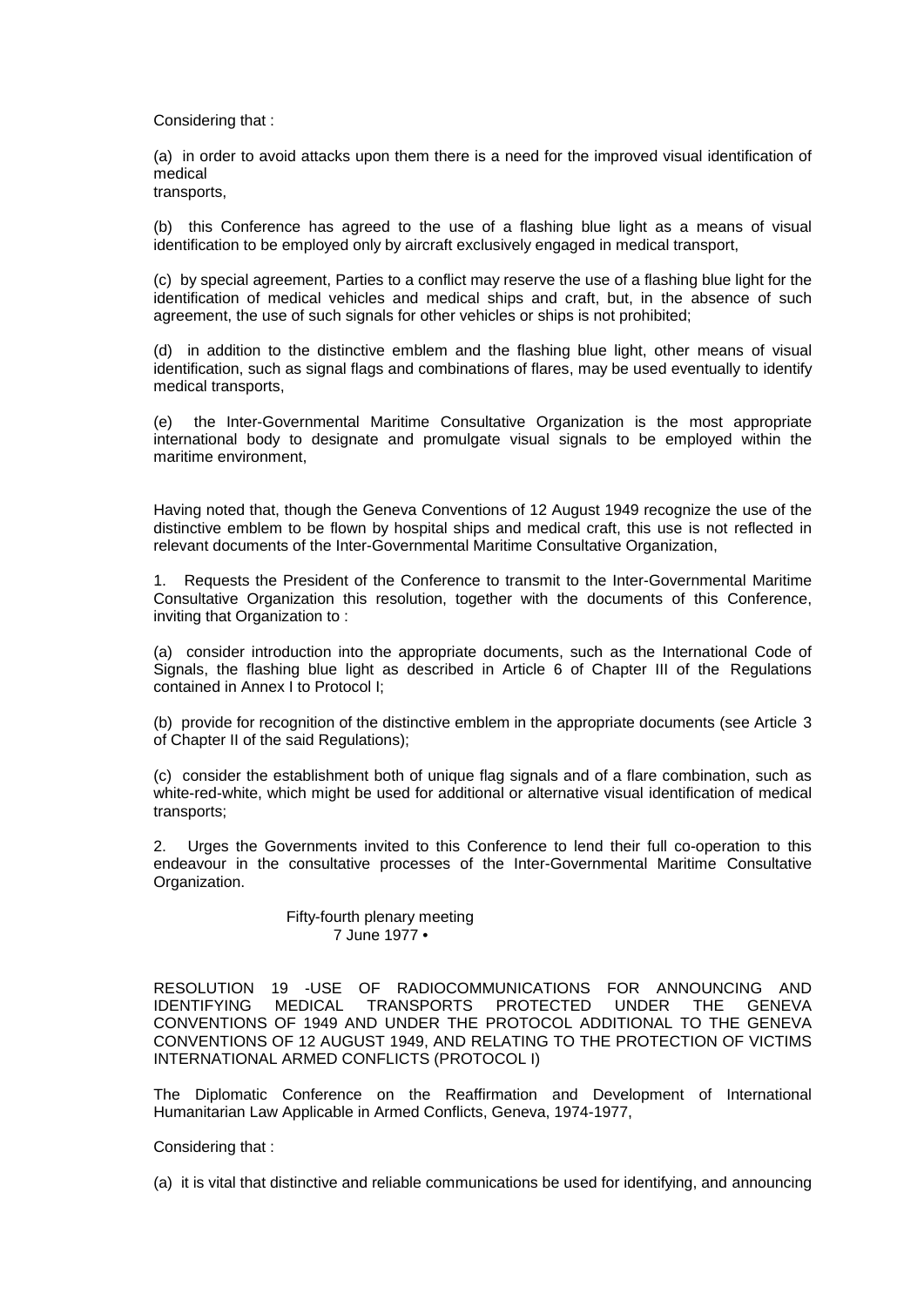the movement of, medical transports,

(b) adequate and appropriate consideration will be given to communications related to the movement of a medical transport only if it is identified by an internationally recognized priority signal such as "Red Cross", "Humanity", "Mercy" or other technically and phonetically recognizable term,

(c) the wide range of circumstances under which a conflict may occur makes it impossible to select in advance suitable radio frequencies for communications,

(d) the radio frequencies to be employed for communicating information relative to the identification and movement of medical transports must be made known to all parties who may use medical transports,

Having noted :

(a) Recommendation No. 2 of the International Telecommunication Union (ITU) Plenipotentiary Conference, 1973, relating to the use of radiocommunications for announcing and identifying hospital ships and medical aircraft protected under the Geneva Conventions of 1949,

(b) Recommendation No. Mar2 - 17 of the International Telecommunication Union World Maritime Administrative Radio Conference, Geneva, 1974, relating to the use of radio-communications for marking, identifying, locating, and communicating with the means of transport protected under the Geneva Conventions of 12 August 1949, concerning the protection of war victims and any additional instruments of those conventions, as well as for ensuring the safety of ships and aircraft of States not Parties to an armed conflict;

(c) the memorandum by the International Frequency Registration Board (IFRB), a permanent organ of the International Telecommunication Union (ITU), relating to the need for national co-ordination on radiocommunication matters;

Recognizing that :

(a) - the designation and use of frequencies, including the use of distress frequencies,

- operating procedures in the Mobile Service,
- the distress, alarm, urgency and safety signals, and
- the order of priority of communications in the Mobile service

are governed by the Radio Regulations annexed to the International Telecommunication Convention;

(b) these Regulations may be revised only by a competent ITU World Administrative Radio Conference;

(c) the next competent World Administrative Radio Conference is planned for 1979 and that written proposals for the revision of the Radio Regulations should be submitted by Governments about one year before the opening of the Conference,

1. Takes note with appreciation that a specific item hasbeen included on the agenda of the World Administrative Radio Conference, Geneva, 1979, which reads:

"2.6 to study the technical aspects of the use of radiocommunications for marking, identifying, locating and communicating with the means of medical transport protected under the 1949 Geneva Conventions and anyadditional instruments of these Conventions";

2. Requests the President of the Conference to transmit this document to all Governments and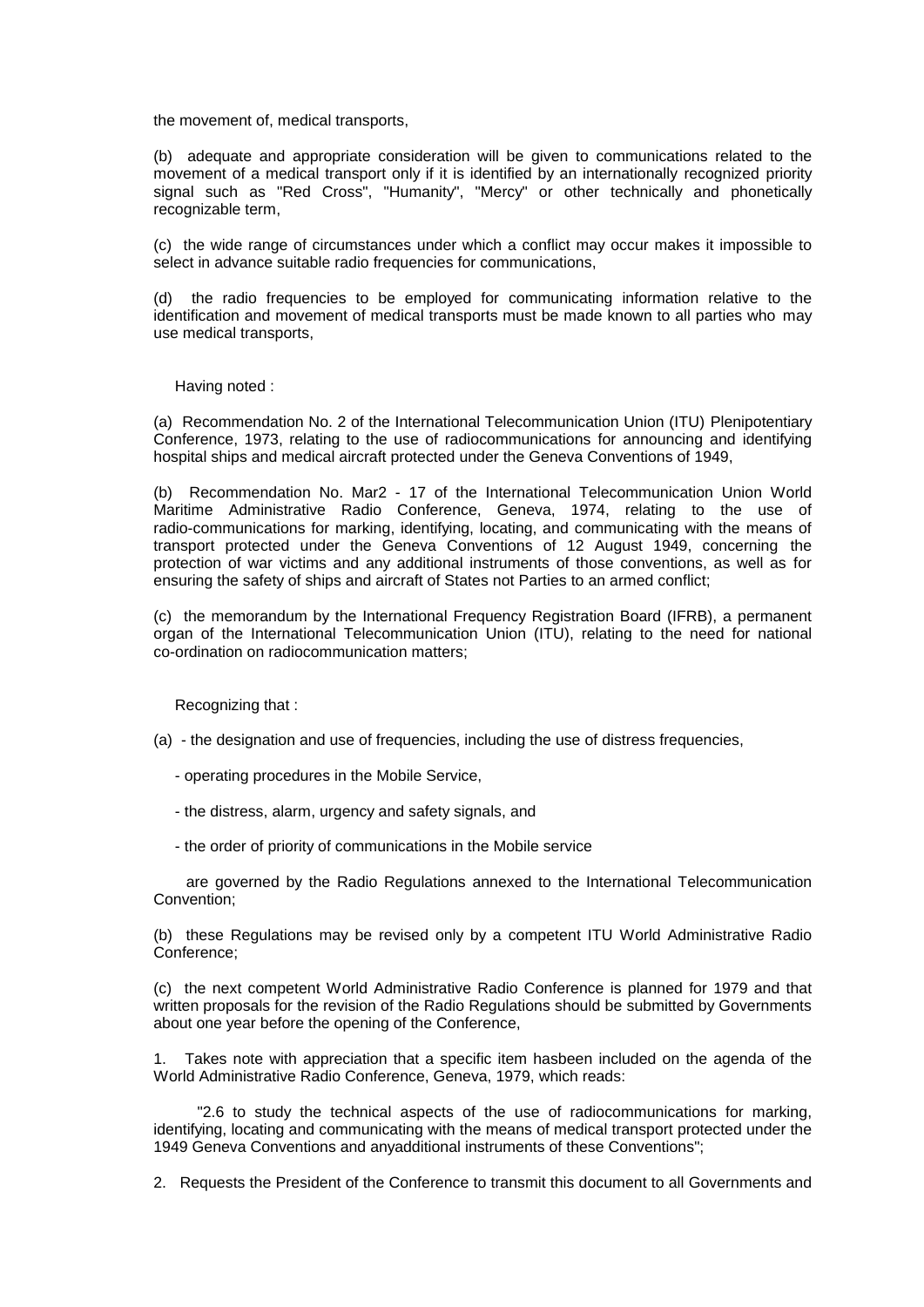organizations invited to the present Conference, together with the attachments representing the requirements, both for radio frequencies and for international recognition of an appropriate priority signal, which must be satisfied in the proceedings of a competent World Administrative Radio Conference;

3. Urges the Governments invited to the present Conference to make, as a matter of urgency, the appropriate preparations for the World Administrative Radio Conference to be held in 1979 so that the vital requirements of communications for protected medical transports in armed conflicts may be adequately provided for in the Radio Regulations.

> Fifty-fourth plenary meeting 7 June 1977 •

RESOLUTION 20 - PROTECTION OF CULTURAL PROPERTY

The Diplomatic Conference on the Reaffirmation and Development of International Humanitarian Law Applicable in Armed Conflicts, Geneva, 1974-1977,

Welcoming the adoption of Article 53 relating to the protection of cultural objects and places of worship as defined in the said Article, contained in the Protocol Additional to the Geneva Conventions of 12 August 1949, and relating to the Protection of Victims of International Armed Conflicts (Protocol I),

Acknowledging that the Convention for the Protection of Cultural Property in the Event of Armed Conflict and its Additional Protocol, signed at The Hague on 14 May 1954, constitutes an instrument of paramount importance for the international protection of the cultural heritage of all mankind against the effects of armed conflict and that the application of this Convention will in no way be prejudiced by the adoption of the Article referred to in the preceding paragraph,

Urges States which have not yet done so to become Parties to the aforementioned Convention.

Fifty-fifth plenary meeting 7 June 1977 •

RESOLUTION 21 - DISSEMINATION OF KNOWLEDGE OF INTERNATIONAL HUMANITARIAN LAW APPLICABLE IN ARMED CONFLICTS

The Diplomatic Conference on the Reaffirmation and Development of International Humanitarian Law Applicable in Armed Conflicts, Geneva, 1974-1977,

Convinced that a sound knowledge of international humanitarian law is an essential factor for its effective application,

Confident that widespread knowledge of that law will contribute to the promotion of humanitarian ideals and a spirit of peace among nations,

1. Reminds the High Contracting Parties that under the four Geneva Conventions of 1949 they have undertaken to disseminate knowledge of those Conventions as widely as possible, and that the Protocols adopted by the Conference reaffirm and extend that obligation;

2. Invites the signatory States to take all appropriate measures to ensure that knowledge of international humanitarian law applicable in armed conflicts, and of the fundamental principles on which that law is based, is effectively disseminated, particularly by :

(a) encouraging the authorities concerned to plan and give effect, if necessary with the assistance and advice of the International Committee of the Red Cross, to arrangements to teach international humanitarian law, particularly to the armed forces and to appropriate administrative authorities, in a manner suited to national circumstances;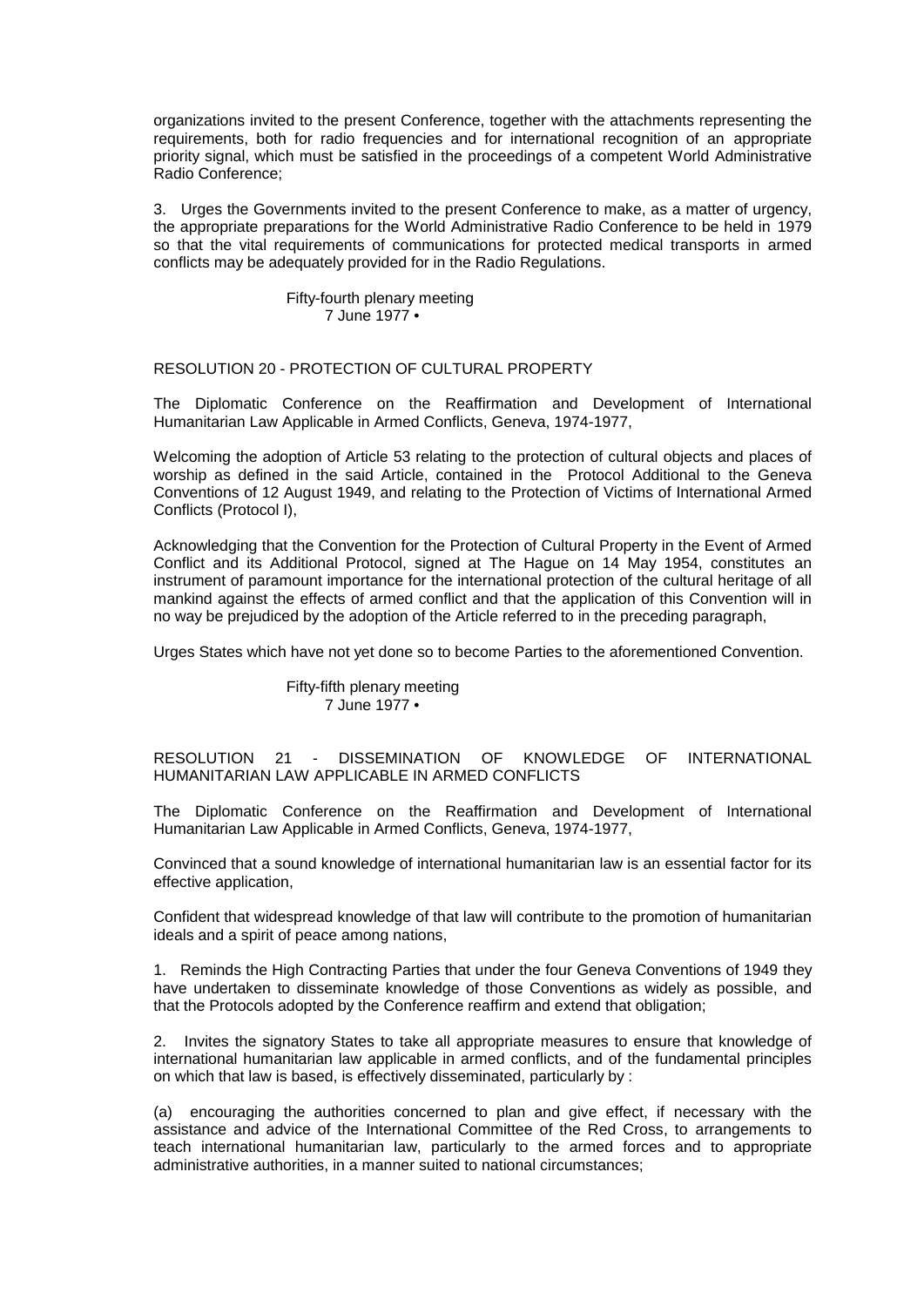(b) undertaking in peacetime the training of suitable persons to teach international humanitarian law and to facilitate the application thereof, in accordance with Articles 6 and 82 of the Protocol Additional to the Geneva Conventions of 12 August 1949, and relating to the Protection of Victims of International Armed Conflicts (Protocol I);

(c) recommending that the appropriate authorities intensify the teaching of international humanitarian law in universities (faculties of law, political science, medicine, etc.);

(d) recommending to educational authorities the introduction of courses on the principles of international humanitarian law in secondary and similar schools;

3. Urges National Red Cross, Red Crescent and Red Lion and Sun Societies to offer their service to the authorities in their own countries with a view to the effective dissemination of knowledge of international humanitarian law;

4. Invites the International Committee of the Red Cross to participate actively in the effort to disseminate knowledge of international humanitarian law by, inter alia :

(a) publishing material that will assist in teaching international humanitarian law, and circulating appropriate information for the dissemination of the Geneva Conventions and the Protocols,

(b) organizing, on its own initiative or when requested by Governments or National Societies, seminars and courses on international humanitarian law, and co-operating for that purpose with States and appropriate institutions.

## Fifty-fifth plenary meeting 7 June 1977

RESOLUTION 22 - FOLLOW-UP REGARDING PROHIBITION OR RESTRICTION OF USE OF CERTAIN CONVENTIONAL WEAPONS

The Diplomatic Conference on the Reaffirmation and Development of International Humanitarian Law Applicable in Armed Conflicts, Geneva, 1974-1977

Having met at Geneva for four session, in 1974, 1975, 1976 and 1977, and having adopted new humanitarian rules relating to armed conflicts and methods and means of warfare,

Convinced that the suffering of the civilian population and combatants could be significantly reduced if agreements can be attained on the prohibition or restriction for humanitarian reasons of the use of specific conventional weapons, including any which may be deemed to be excessively injurious or to have indiscriminate effects,

Recalling that the issue of prohibitions or restrictions for humanitarian reasons of the use of specific conventional weapons has been the subject of substantive discussion in the Ad Hoc Committee on Conventional Weapons of the Conference at all its four sessions, and at the Conferences of Government Experts held under the auspices of the International Committee of the Red Cross in 1974 at Lucerne and in 1976 at Lugano,

Recalling, in this connection, discussions and relevant resolutions of the General Assembly of the United Nations and appeals made by several Heads of State and Government,

Having concluded, from these discussions, that agreement exists on the desirability of prohibiting the use of conventional weapons, the primary effect of which is to injure by fragments not detectable by X-ray, and that there is a wide area of agreement with regard to land-mines and booby-traps,

Having also devoted efforts to the further narrowing down of divergent views on the desirability of prohibiting or restricting the use of incendiary weapons, including napalm,

Having also considered the effects of the use of other conventional weapons, such as small